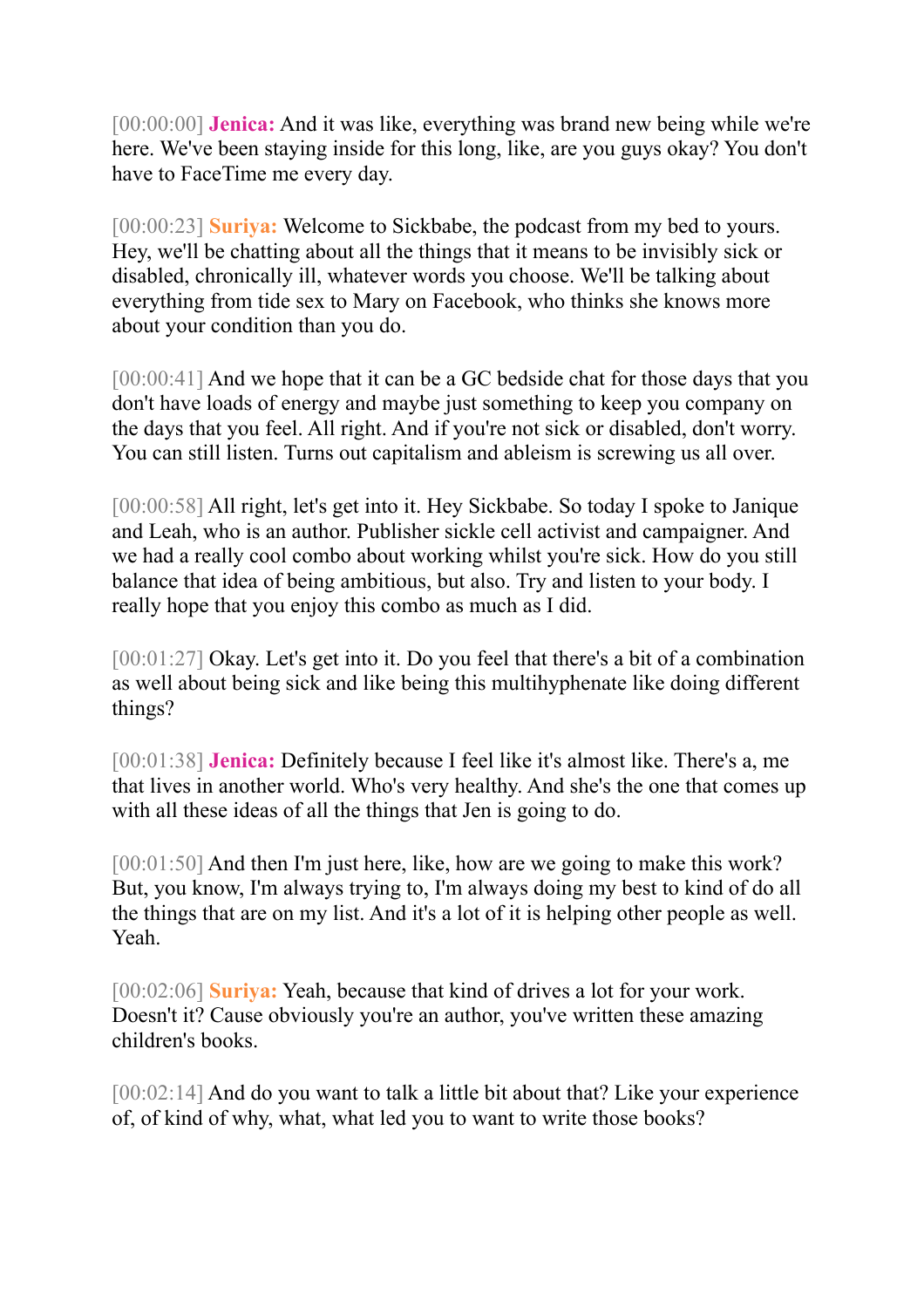[00:02:22] **Jenica:** Lee? My, the children's books that I've written, they are all about SQL cell, which is a condition that I live with. For myself as a child growing up, I didn't really understand my condition.

[00:02:36] So I grew up in isolation. I was just a lot of it was confusion because I didn't understand what it was. I couldn't like tell other people how I was feeling, what was going on. And. Once I got into my adult years looking back, I just think, gosh, I wish I had something that would have made my childhood different, that childhood experience of growing up with a condition that was, you know, had a good, a real impact on my life at the time.

[00:03:05] I wish I had something that would make it different or that would help me to understand. And then I just thought he, you gotta be the change. So I wrote a children's book about sickle cell. So the main kinds of the overall. The overall goal of the CVS. Cause there's two at the minute and I plan to do a few more.

[00:03:24] Is to give children with sickle cell, the confidence to speak about their condition openly and confidently, and, you know, tell their friends, this is what I've got to do to stay well. And this is what, the things that I have to do when I'm, you know, missing school or sometimes when I'm off, like it doesn't have to be something that we shy away from.

[00:03:43] And I also think that's, you know, people having a stigma against something as well, just. I always think that when people have a stigma against the conditioner, it's because they don't understand that it's not really about you. So as long as your, you have that confidence, you understand what is it you're going through.

[00:04:00] Life will be different. And that is just what I. That's just what I wanted for the books. So it was like motivated by myself, but for the children growing up today with sickle-cell just, you know,

[00:04:14] **Suriya:** it's just, just amazing. And I think that that's like a specific kind of experience as well of being, um, being sick as a child as well into adulthood and the transition of that and the acceptance of that, and like actually realizing.

[00:04:30] Yeah. I feel like as I've got older, I've realized them the stigma that still exists around so many sickness and disability and, you know, sometimes you think, oh, well we're like forward, like we're forward thinking and we're like, we've we've progressed. But actually when you really speak to parents and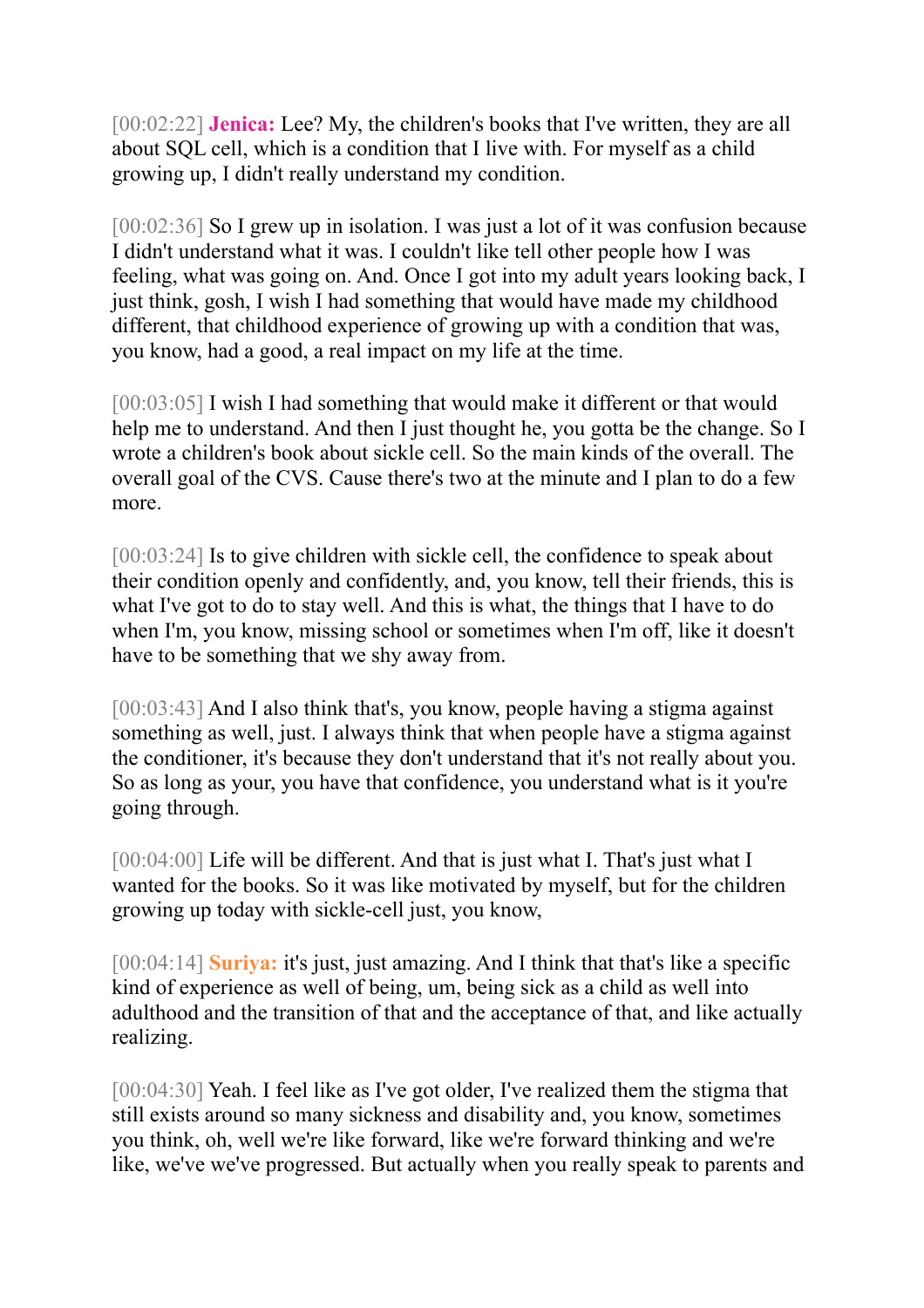children and young people who are living with long-term conditions, Disability, just this needs to be still at fault for the things that we fight for, because the support that is needed for young people and children is, is, is still, there's still so much to go.

[00:05:03] And that thing of, like you said, like that isolation of like, oh yeah, you know what it is is, we'll just kind of put you aside and yeah, you'll miss that as a school and you just won't get it. And like, you can't do this and we'll re like wrap you up and say that probably your life is going to be like smaller insurer and all these different things.

[00:05:18] And it's like, as the. That's just what you got to accept really, um, amazing to see. Just the stuff that you're saying, like you, you can live your life in various different ways. And the more you know about yourself, the better you can make the choices 100%.

[00:05:37] **Jenica:** And I think that's also probably why, you know, in, in my mind, there's so many things that the things that I want to do, it's like for me, I, I want to make sure that I achieve them.

[00:05:48] That doesn't have to be no time restrictions on them, but just to show them. Hey, you can do this and you can do that. And it's not even about proving people wrong. It's just about proving myself, right? Like prove it to myself. That log knew I could do this, even though you guys

[00:06:02] **Suriya:** are like,

[00:06:02] **Jenica:** whatever, I it's for me, it's not for anyone else.

[00:06:06] Do you know what I mean? But the example that I'm setting by doing that is that, you know, you guys can dream big. You guys can, anything you want to do. Like you don't have to feel like you have to

[00:06:17] **Suriya:** be stuck. This is us. Yeah. Wow. How do you balance, do you think that thing of being like a very ambitious person and wanting to do so many things like you were saying before about like there's a, in your head sometimes there's this like Jamaica that lives by the quote unquote healthy and then the reality.

[00:06:37] And obviously we know like being a sick baby and stuff. The idea of overcoming your sickness is not ever a reality because you never try to overcome it. You're trying to. With it or alongside it, but sometimes I know that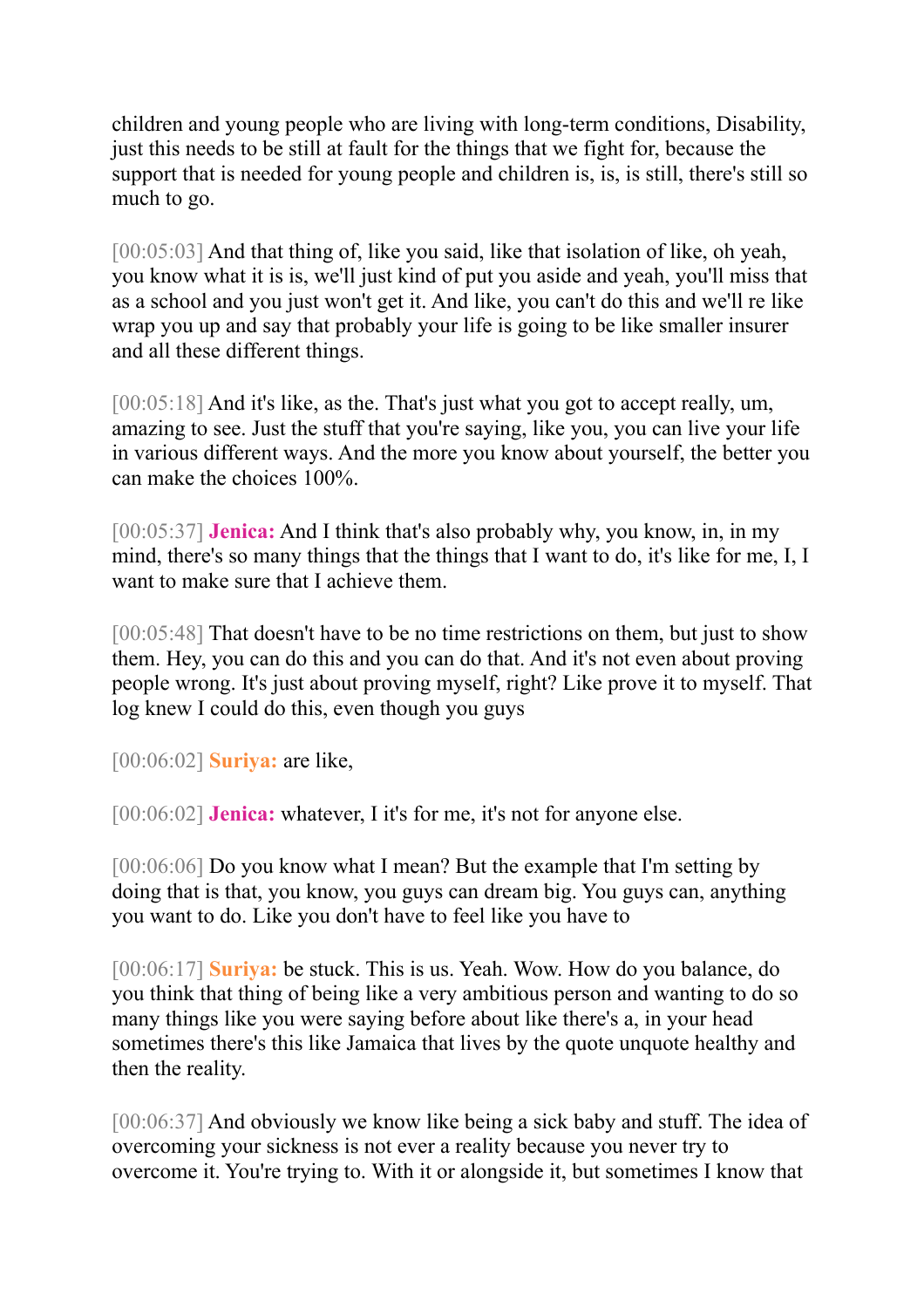we probably get, oh, I just wish like, you know, you have, like you said, you have that image.

[00:06:57] How do you balance those things together? Do you know what

[00:07:00] **Jenica:** I have those moments I have that, gosh, I wish I could just keep going or I wish, you know, I wish I weren't so tired right now. Um, I have a long list. And I know this is going to sound crazy, but ticking things off that list, whether I, whether it's been on the list for one year, five years, seven years, that is just how I'd go about it.

[00:07:24] I think to my list, once you get on the list, It's going to be done by the grace of God, by prayer, by, I don't even know what by sleep most of the time, but, um, yeah, I just, once it's, what, if something gets onto my list, it's something that I know that I'm going to get to. And I very much, one, one thing.

[00:07:44] Don't do. And I really kind of, I, I practice a lot of mindfulness or meditation I try to is to not focus on anybody else, because I think that is the biggest distraction and the biggest setback. Sometimes within our own minds, we look at everyone else and, you know, everybody has probably that. For one, they're probably not Sickbabe they normally don't have a chronic illness.

[00:08:09] They're probably not tired as much as, as much as I am. And it's, that can then make me feel like, oh my gosh, I'm not, I'm not working hard enough. I'm not doing enough. And I am hard on myself, but at the same time, I just. Reflection is everything. So not looking at anybody else and just focusing on my own journey.

[00:08:26] Like I'm the only person in the world, and these are all the things that I've done already. So therefore I'm still going to be able to do all of these things as well.

[00:08:34] **Suriya:** And I love that mindset. And I think that that comparison piece is so important. Isn't it? Because in general they say comparison is the theft of joy.

[00:08:43] Well, I feel like as a sick baby, it's like comparison can be the theft of your house actually, or comparison can be the theft of your energy because the fact of like you, we overstretching or push them further or not listening to our body has it, has, it has a detrimental effect. And I think, I think we've probably all been through phases.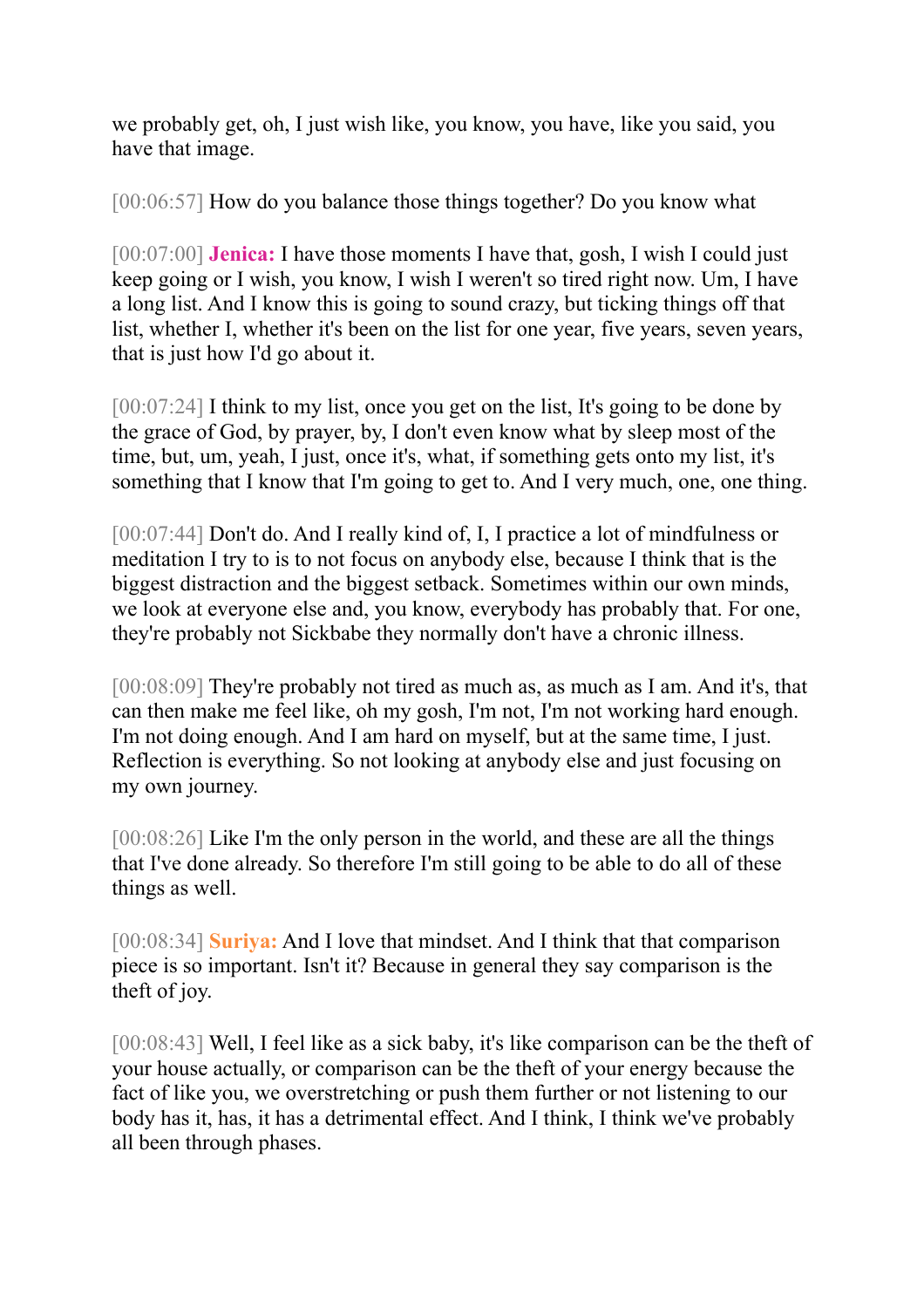[00:09:04] I know I've been through, um, the phase of like maybe. We often say about like, you know, you go through stages of grief when you are, when you're diagnosed or when you, even if you're diagnosed from, from young, when you have the reality of how it manifests in your life as an adult, there's like a new stages of grief, I think.

[00:09:24] And then it's like, Within that in the same way that if somebody dies or, you know, you lose a job or lots of different things, the reality of accepting that comes with those stages of grief. So the denial, the anger, the frustration, and it's not a linear thing, you know, you're not going through 1, 2, 3, 4, 5, you going back and forth between these things.

[00:09:47] And I think that denial bit makes you, I know I went through, when I was diagnosed, it was. Okay, cool. Anyway, I'm going to currently live in like it's like I've got like, um, able-bodied none of the law and nobody can stop me. Um, because I'm a, I'm kind of a recovering perfectionist as well. It's the balance of.

[00:10:11] In praise and imperfection becomes a whole new thing when you a Sickbabe and also the idea of you have to, um, kind of think so I'm in, but I'm embracing imperfection, which is one thing. And also I have to realize that things are not going to be done on the timescale. I want to do them, but it's like, like you said, you've got that dual personality.

[00:10:35] Pardon me, what's it like this? Then you have the reality or your body speaks to you in new ways and it says, Hmm, know how well that's gonna, that's going to go down. So I think, I think it's, it's really interesting. The whole idea. Of comparing yourself to others and, and, and making the difference between something that Bernay brown says, which is like perfectionism isn't necessarily like healthy, striving, like healthy, striving being an ambitious person is okay.

[00:11:05] But when you tip over into perfectionism, that's when it becomes really challenging. And I think for me as a disabled person, it's like accepting that I can still be, I can still strive. I can still have ambitions. I can still. Um, things done, but I think I loved what you said about having this list, but sometimes the things on the list will take me 10 years to do, and I don't measure that.

[00:11:28] No.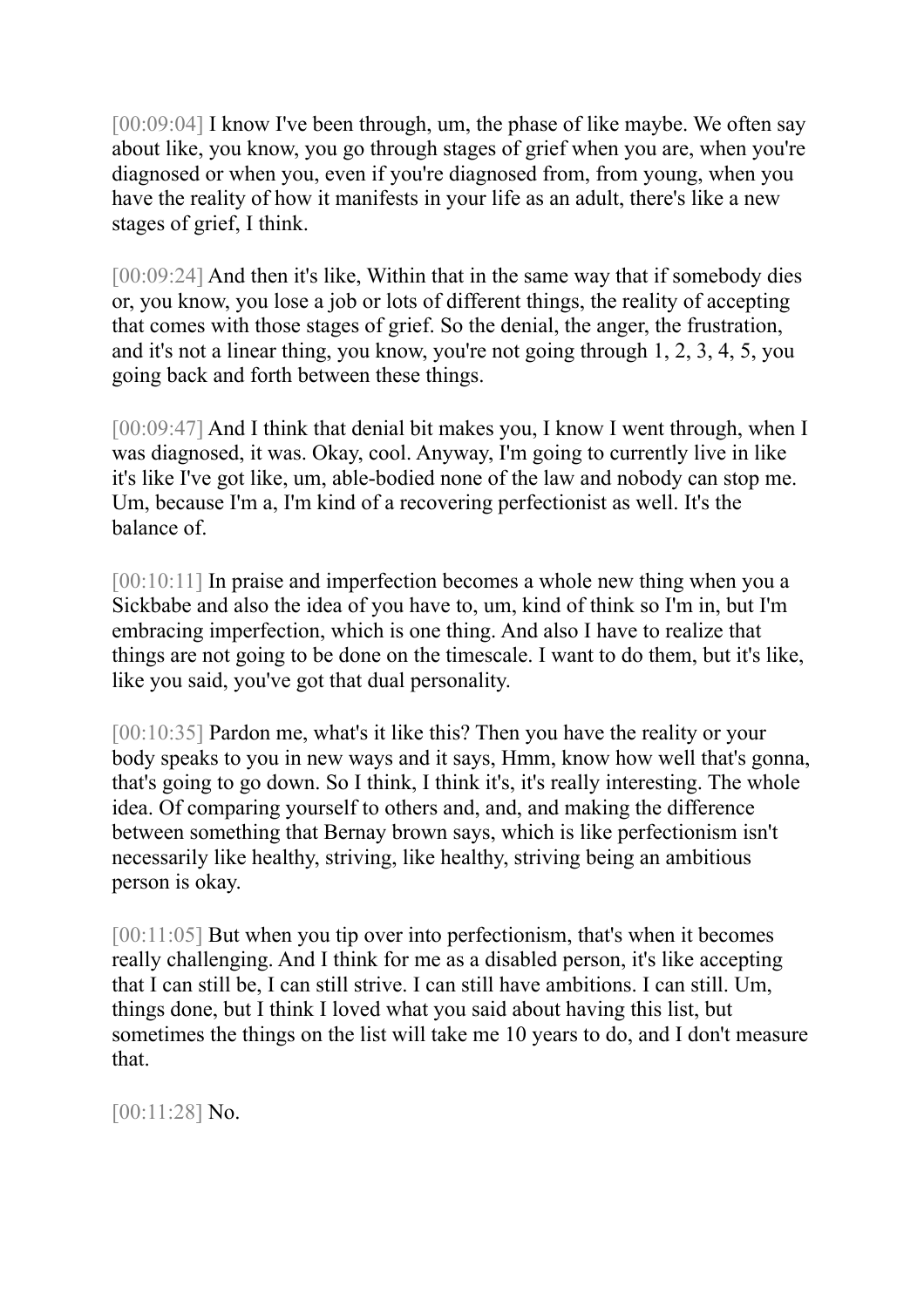[00:11:29] **Jenica:** And do you know what I also think is it, this might sound completely weird, but like the, the, the life expectancy for someone that lives with sickle cell at the moment is something like 40 something, 40 to 45, something like that. Anyway. So. There's also this thing of, you know, the shorter life, you gotta live it, like it's your last and all that.

[00:11:51] But me having something on my list and having like a long-term goal, it makes me feel like I'm not restricted to that. What, what they're saying to me. So I just, it just, it gives me that feeling like it's all right, I've got time. Whether that is the truth or not, no one actually knows anyway, like, yeah, okay.

[00:12:08] I have this condition. You guys are predicting this, but someone can step out someone complete. They can step out of their house and not return. Do you know what I mean? Nobody knows what the future holds. So giving myself these things where it said, you know what, I might do that when I'm that age or if that's something I want to do when I'm that age, it's just given me that, okay, I'm looking forward to getting to that age.

[00:12:28] You know what I mean? It's just, it just gives me that, but also what you were saying about the whole. Stages of, you know, going back to grief and going back to acceptance and then follow it all the way back to like, you know, deny. And that is so real. I feel like every time I have a setback, it's like I have to go overcome all of those stages again.

[00:12:52] And. That's also, those are the things that people probably don't even realize as well. You know, some people might overcome something and then, and they're just, they're just good. They're good for a period of time. Whereas I've always got to be considering, oh my gosh, what about this? I'm like, gosh, what about that?

## [00:13:08] And

[00:13:09] **Suriya:** yeah. I think we love to think about like, binaries that we it's like, I'm sick or I'm not sick, or I'm like, I'm in, I'm like in it deeply or I'm over it. And it's like, actually in many things in life, it's always like a process and actually the kind of place that you're in rather than. Uh, like rather than the it's it's it's, um, this or that, it's like, I'm probably always going to be carrying grief with

[00:13:38] **Jenica:** me all of that, all of the time.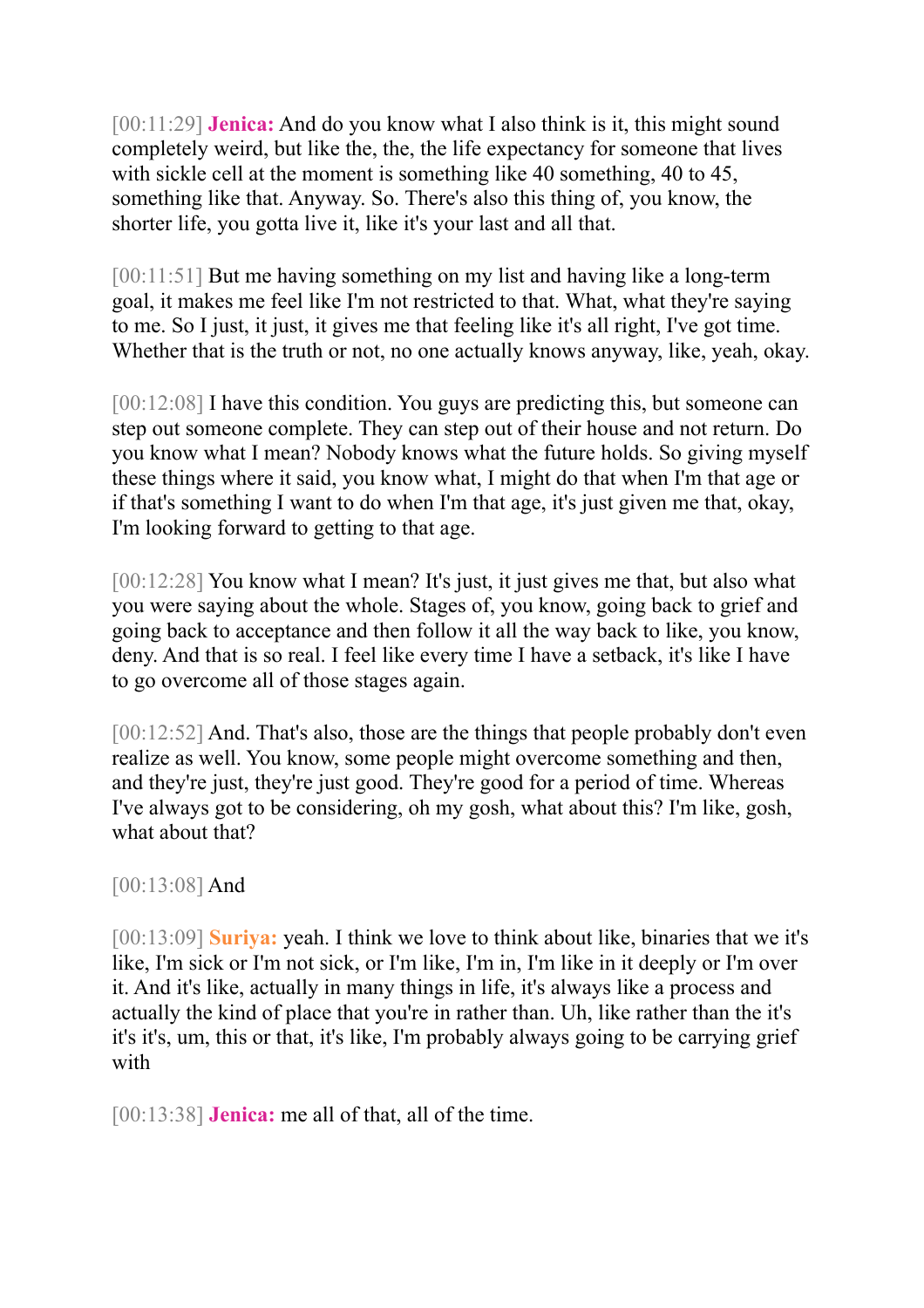[00:13:42] And these can be things that throughout a day, you know, depending on what you think about or something like that, I can look back at, I look back at things like I did. Um, I launched my book in 2020 just before COVID. And the debate between am I going to cancel the launch? What am I going to do the launch?

[00:14:02] Because I had to have surgery. And I was absolutely exhausted. I'm not really going to do a launch three weeks after having surgery at a UMass, like, but then still doing it and looking back at the pictures and knowing how I felt at that time compared to how I'm feeling now, I can still like speaking about it.

[00:14:19] I can get emotional about it. You know what I mean? So I can. We can always go through these experiences. It's not even like over a period of time. It can be all in one day for us. Um, and still just overcoming and still just being here. I find just being in the present moment and accepting how I am right here right now is like my new thing that's working for me.

[00:14:43] So like, okay. Right now, um, you know, I'm feeling like shit is all right though, Jen, you know, you've allowed to shut the laptop

[00:14:53] **Suriya:** set off the phone. Exactly. It's

[00:14:57] **Jenica:** okay. Um, You know, um, I just think now I used to battle with myself about feeding like this and feeling like that. And I've got to stay positive.

[00:15:08] I've got to keep going. And now I'm just like, do you know what feel shit? Because shit, if I'm tired, I'm tired. If I don't want to speak to no one, I just don't wanna speak to no one. These are. Is it just things that it just helps me to just process and just be my normal,

[00:15:24] **Suriya:** you know, th that's, that's such a big thing, isn't it?

[00:15:27] Like I normal is it's just, even from one sick person to the other, even one person to the next person with sickle cell or, you know what I mean? It's like, everybody really has to find their own pace. And I think what you said. About mindfulness is funny to me because I feel like, you know, when you finally get diagnosed, they give you a pamphlet.

[00:15:45] It's also like, where are you at? You know, I love these apps and you're like, oh, mindfulness and green tea is not going to change me. But then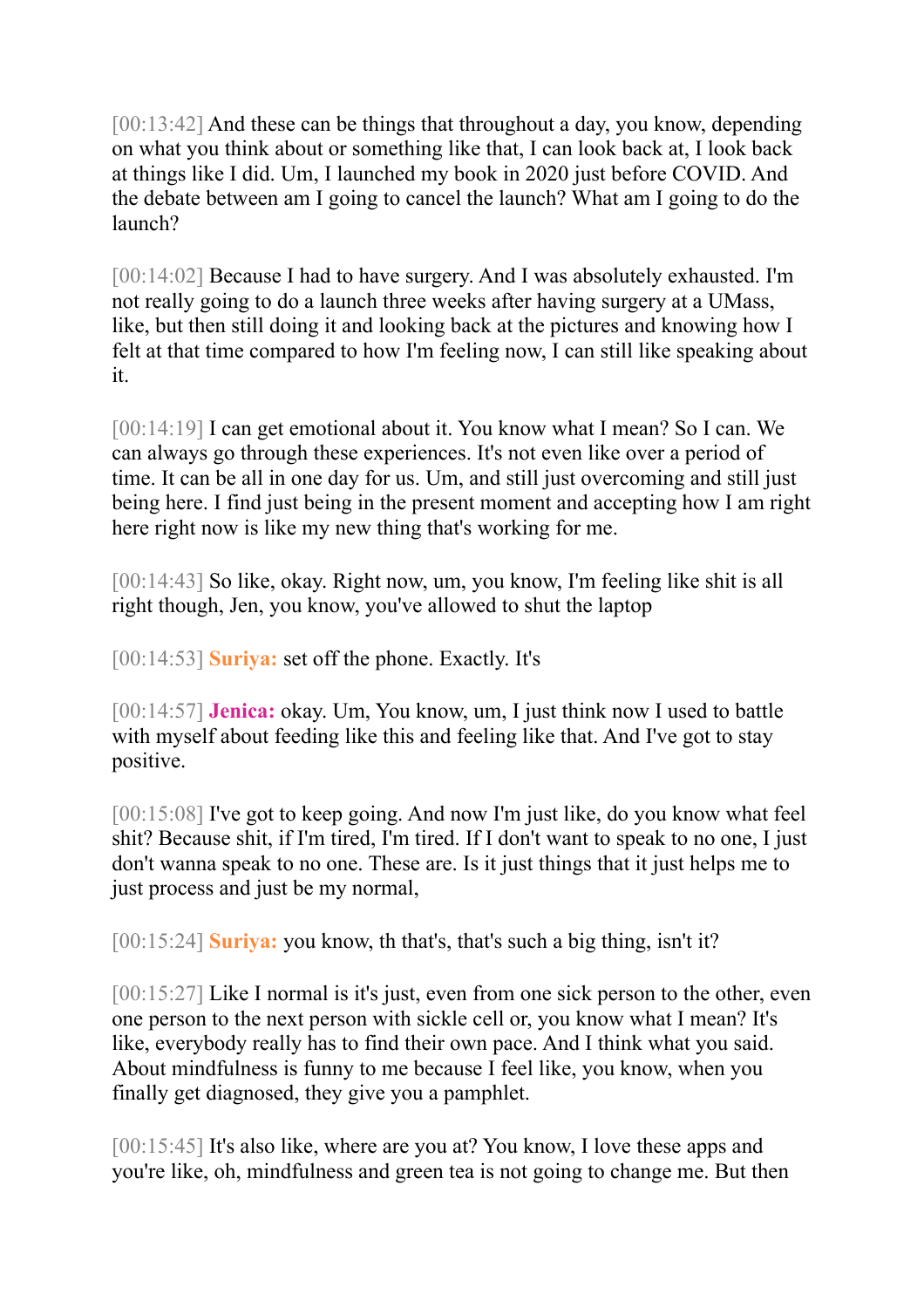as you get older, you're like, maybe I will pick up that mindfulness. And it's like, and then, and then you could months later in life, the mindfulness, the idea of Asia style.

[00:16:00] Oh, please be quiet. But then, so it's even that it's like the coping mechanisms change depending on where you're at, but I think, you know, the idea of staying. He, uh, is, is, is as much as we might be like, oh, please stop doing, you know, you know, the whole wellness industry has a kind of mindfulness in a way that is sometimes a little bit toxic, but, you know, for people who were, like you said, having to think about death or think about, um, Mortality on a regular basis in a way that I think is different to those people.

[00:16:33] Who've never experienced sickness because I think COVID, and I'm wanting to ask you about this. How have you felt about the reality of a lot of people talking about sickness and health and stuff in the wider thing? I, for me, it's been illuminating, but I'm interested in, I mean,

[00:16:51] **Jenica:** for the, for those of you listening, I rolled my eyes.

[00:16:54] **So.** 

[00:16:59] It's it's unbelievable. I just think the weld is unbelievable. That's all like a, COVID just showed me a different side to people and society and the whole health industry and everything. And it was like, everything was brand new being while we're here. We've been staying inside for this long and you guys, okay.

[00:17:26] You don't have to FaceTime me every day.

[00:17:31] **Suriya:** Like not my mental health. I've been living this literally. It's like, whatever was in the hospital. You didn't say stop me every day. Now it's like zoom, zoom, drinks, listen.

[00:17:45] **Jenica:** And then when you don't answer, babe, just want to just want to chat. Everything's fine. You know?

[00:17:51] **Suriya:** When I

[00:17:52] **Jenica:** was like

[00:17:53] **Suriya:** they said, and when I actually probably maybe needed you to be aware of things, I think it's, yeah, that's the thing for me.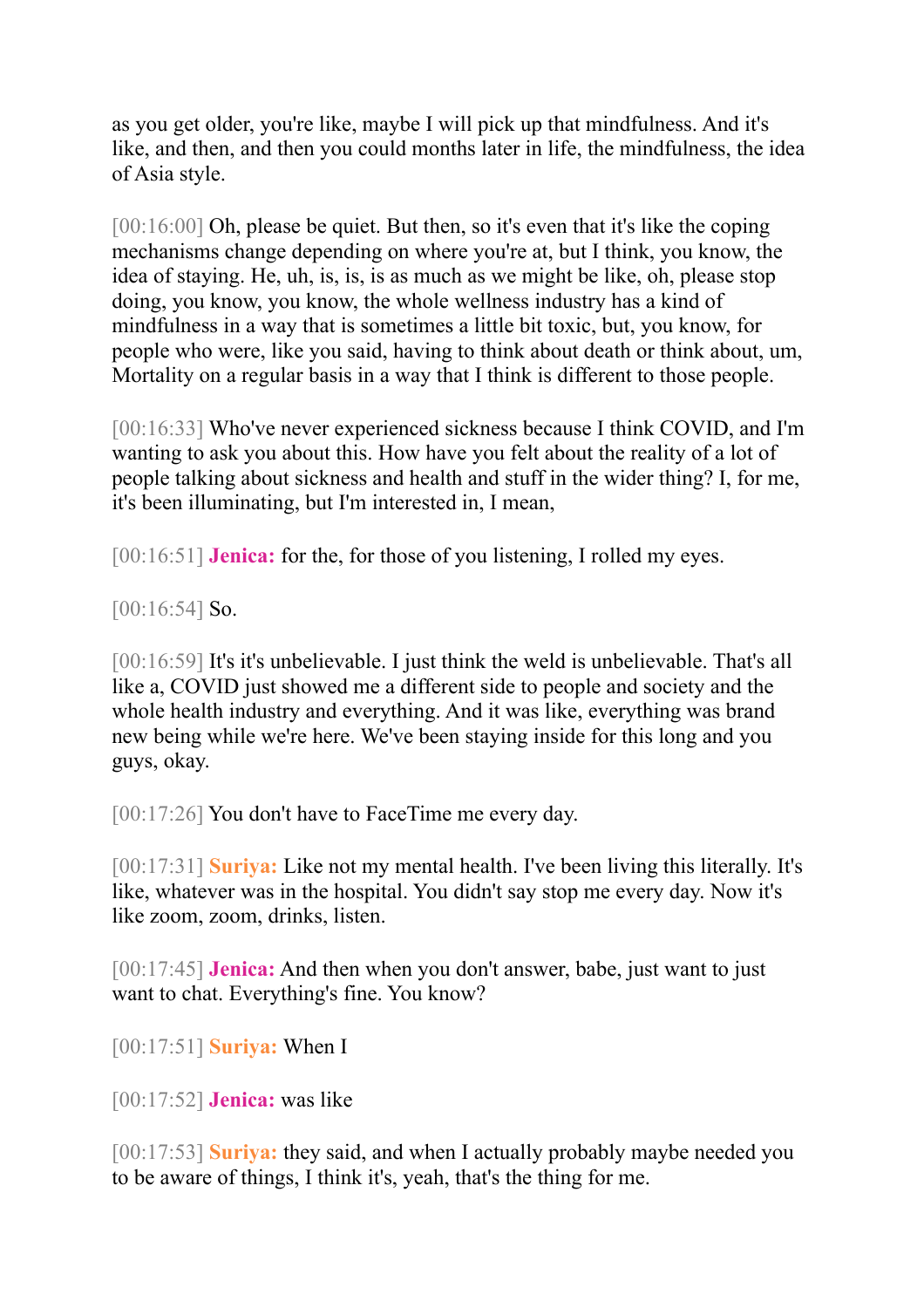[00:18:01] I'm like, I think there's, there's been a lot of people, chronically ill people and disabled people who've expressed similar feelings about. Hang on a second. When we having to have challenges like this one, we trying to ask for things like remotely and, and obviously there's that side of it. But for me, it's been the interest in, um, interesting to see how on a whole, as a site, we battle with mortality.

[00:18:28] Um, just in a sense of, of course, like. The reality of COVID and losing people to COVID in a way that feels so, you know, volatile and invasive and stressful, like it's really, um, you know, it's so it's so traumatizing and also there's a sense, there's a sense of, for those who are unlike, you know, other spectrums of, of seeing people who.

[00:18:53] Maybe, you know, I'm not going to go into extremes of like anti masters or, or people who are in like the COVID denier box, or even people throw in, in the middle of feeling like, you know, it's mind over matter or this, that the other. And it's like, oh, you really, you really think that you could control your body in it.

[00:19:10] Like you can control. The way that we are, or when you live or die or you're thinking about is, and I know that obviously for survival, we kind of have to have an element of denial because if you really thought about that, you know, existential dread is real, but he made me realize of like, like you were saying before, You know, when you have you been in pain for so long and then you're not in pain and you realize, oh, I was in pain for that long.

[00:19:32] I think it made me realize how normalized it is for, you know, for us guys who are chronically ill or disabled and talking about like life expectancy or death or thinking about those things. It's like, like in a way it felt like. I know a lot of people talk about disability, just this being one of the things that will be part of our survival that everybody needs to adapt.

[00:19:53] It's not just disabled people because the idea of a lot of sick people at the moment, yes, it was stressful. But in a way, we we've gone through a lot of grief stages, a lot of adaptations of having to live inside. A lot of reality of thinking that we are at risk and our immune systems are not like, you know, able to tell everything.

[00:20:12] So the adaptation was. Different. I think, I don't know if you've felt that like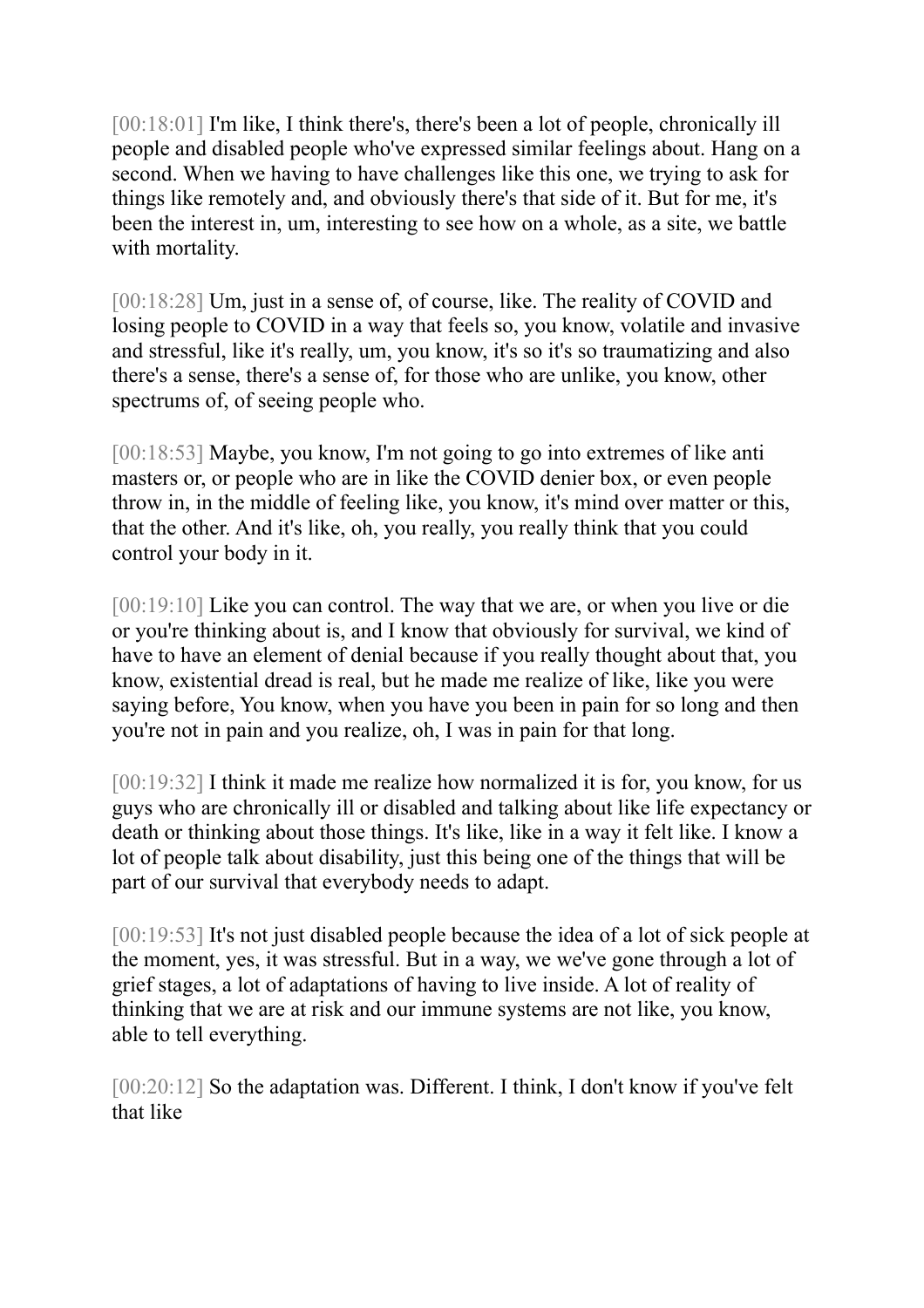[00:20:18] **Jenica:** yeah, I did in a way. Um, do you know what I honestly think, I know, obviously, you know, that I spent quite a bit of time away from the UK. Like, I feel like that was good for me. Cause I feel like my college experience was just.

[00:20:38] I'm not saying that it would have been great because I think it was terrible for everyone, but it was very much, um, I think that my COVID experience was just. Negative in a way that I was, it just highlighted certain things to me. I was also, um, like I was in hospital throughout a period of that time in and out and in and out for a period of time as well.

[00:21:04] And even things like the NHS, the, you know, the doctors, the hospitals, how, how all of that

[00:21:10] **Suriya:** worked. Yeah. Yeah. We probably don't know

[00:21:20] anybody is sitting listening to this. It's like knows exactly what that sound means. It's just like it's too much. Yeah. It's like, yeah, we, yeah. It's like, that's a new grief in and of itself. I think the reality of, of, of, of how the NHS.

[00:21:41] You talked a little bit on like the stigmas and the, the, um, experiences that we have with others. When talking about our experiences of being kind of also, which is. Um, component of sick babies, those who are living with invisible conditions and disabilities and illnesses. And we were talking a little bit before about the experience of like tiredness and like what it means to, um, So when we there's tide, this is one aspect of like, when you say you're tied to someone and someone says, oh yeah, I've been, I've been tired as well.

[00:22:19] And it's like, I don't really think we're talking about the same thing, but also the idea of. Um, kind of there's a balance, isn't it? In terms of, like you said, not feeling like you want something to consume you to the point that you feel like you have no ownership over your body in any way and, and, and ownership over how you feel and are in yourself.

[00:22:42] And then there's also the side of it where you feel like you have. Oh, and these things again, because you're like, actually, no, no, I am saying like, don't tell me, you know, it's a weird thing of actually trying to, for me celebrate the fact that I'm sick or celebrate the sick bay, which is something that I feel like goes against everything that we've asked society has raised us in.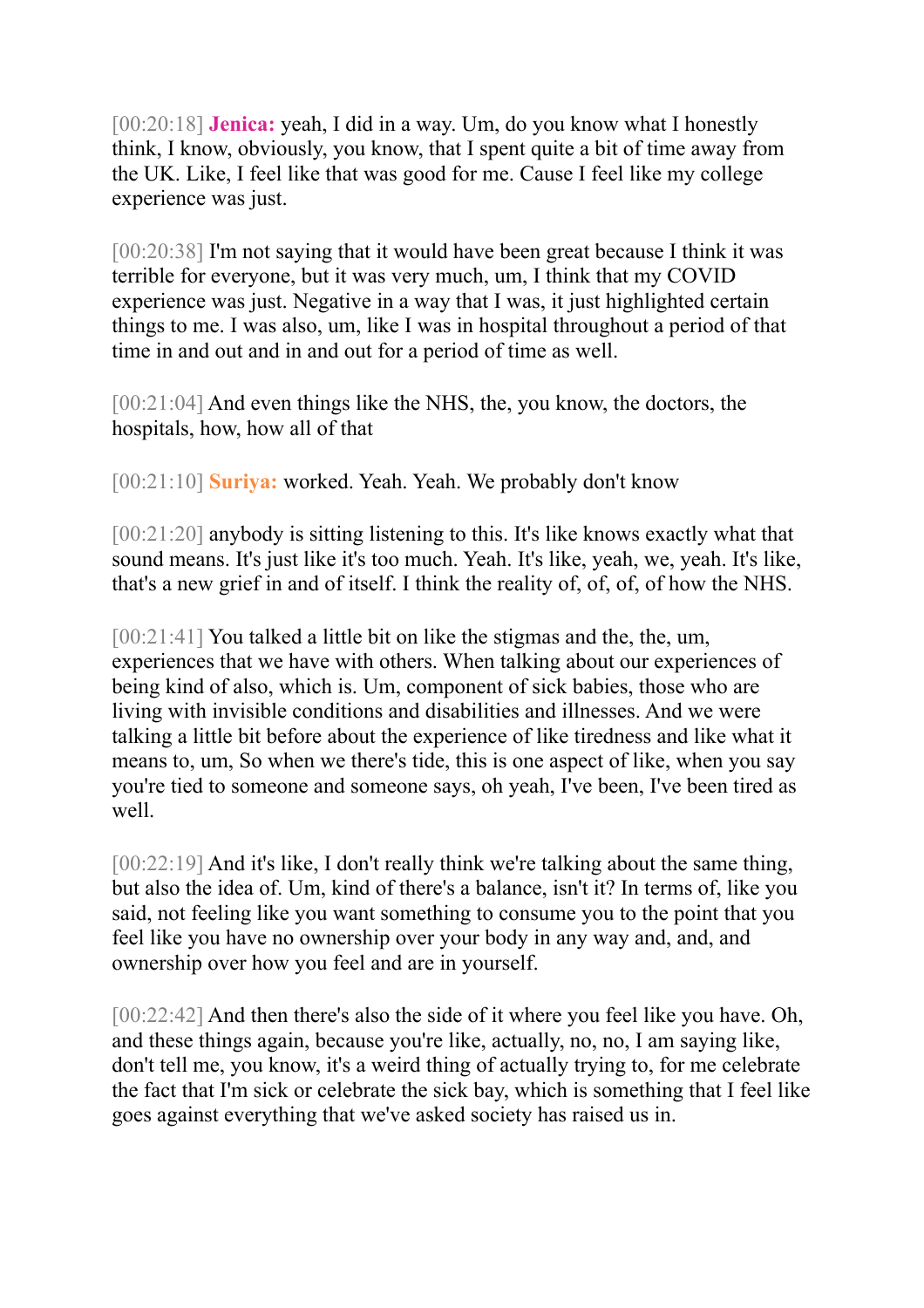[00:23:05] And like how, like what do you, how do you feel about that kind of stuff?

[00:23:09] **Jenica:** I hear you with that one because. In one sense. I feel like, oh, you know, don't bring attention to yourself or don't, you know that, but then at the same time, it's like, no, it's, I'm sick. And I'm like, it's okay. I'm allowed to be, you know, and I hear that.

[00:23:28] And some, I think I've learned. Um, accountability and acceptance those two going together because sometimes I would, you know, I would keep going and keep going. And then when it, you know, when it's just like, you, you can't go no more and you've completely burnt out and there's nothing left you, then start to you.

[00:23:51] Got you. Then get into that mode of feeling. Sorry for yourself. Why me? Why is this happening? And so learning that, do you know what? I can't do that? Like, it's not good for me, not so much. I can't, I can, if I want those consequences, but it's not good for me to do that and being okay with that,

[00:24:13] **Suriya:** like I just like tired is my thing.

[00:24:18] That's like, put it on a t-shirt kind of thing. You know, I'm

[00:24:24] **Jenica:** sometimes like, There's people around you that tell, you know, if you keep saying that that's how you're going to feel. And I'm like, no, no, but it is how I feel. This is not like a law of attraction thing. This is like, I was, I was born with it thing

[00:24:41] **Suriya:** wrong.

[00:24:41] Hashtag babies is literally, I was born with it. I wasn't born with it. Like my oxygen levels are actually low. Like I am, my blood cells are actually. I think, I bet you know, this is not

[00:24:58] **Jenica:** that, so yeah, I think I'm in that, in that whole stage of do you some, sorry, I've completely, this is like sticker pin as, as my granny would say, but do you sometimes get that people are engaged the whole glamorizing.

[00:25:19] This, any of, you know, even, even the name of the pod Sickbabe pub there's, there's other, other like disabled things where it's like, okay, I'm disabled and I'm proud. I'm chronically ill and I'm proud. And then I feel like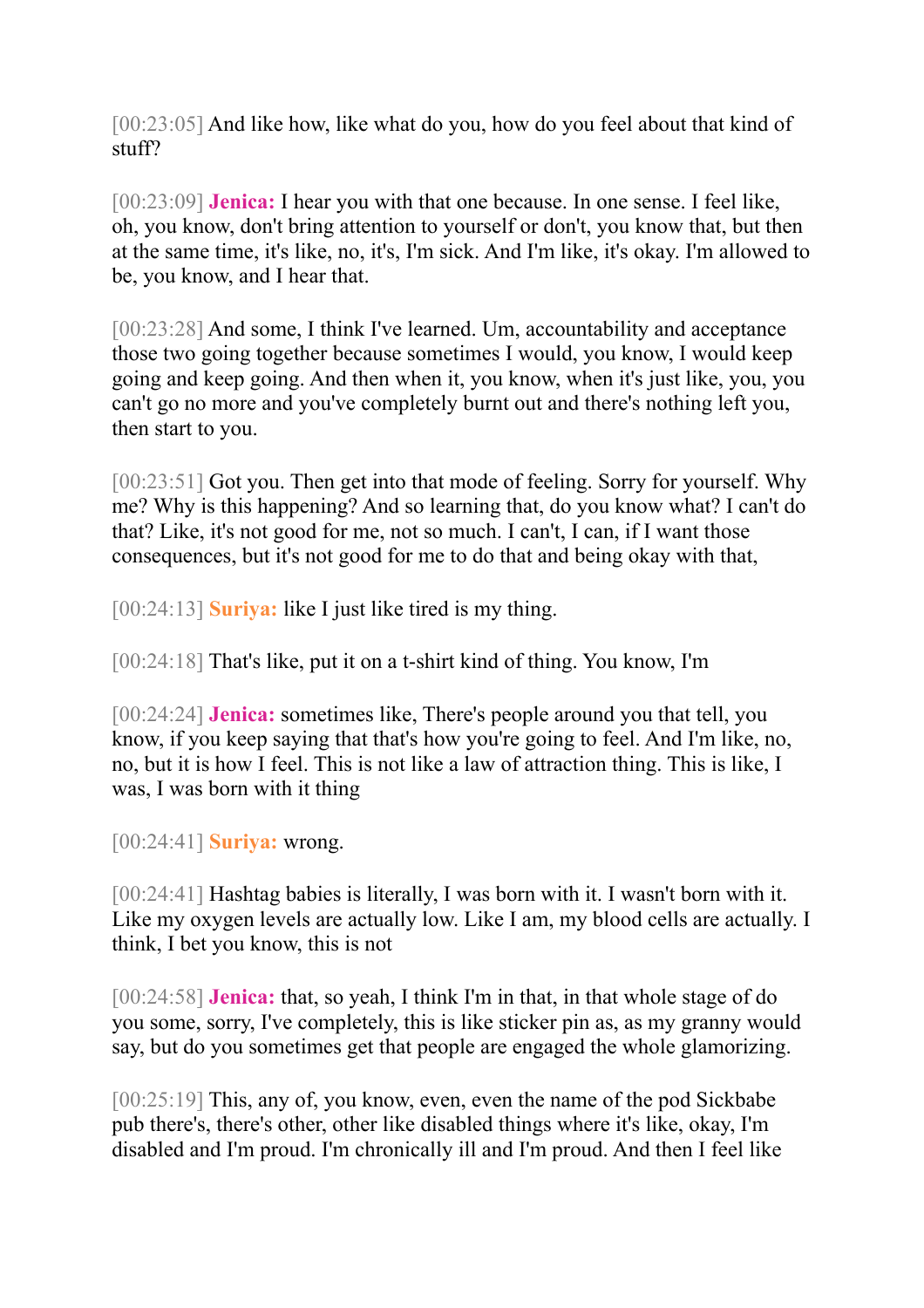there's the other side of people that are just like, no, no, no. Like you don't have to, you don't have to put disabled in the title.

[00:25:40] Just be this and not be disabled. So it's like, there's a battle between highlighting the fact that I'm doing this and I'm chronically ill or I'm just doing this anyway. It doesn't matter that I'm chronically ill. Yeah. Battle.

[00:25:55] **Suriya:** Yeah. It's um, it's really difficult, isn't it? Because sometimes you are. I want to like, you know, you said you are, I want to, I walk into.

[00:26:02] And if I walk into room on first glance, nobody's going to know that I'm sick. And sometimes I want to walk into that room and I do want to feel like, let me just daydream for a second, that I'm not sick. And I'm just like, people are going to respond to me. And it is what it is. And these people in this moment don't necessarily need to know.

[00:26:19] But then there's other times where I'm like, I want you to know on a political level, because I want to contribute to the conversation about sick. People are all around you. People are dealing with lots of different health conditions, disability, things that you literally don't know. And actually, if I can enable that, if I say ban sick and you realize that.

[00:26:39] Oh, I really didn't. You didn't, I wouldn't have suspected that at all, you kind of eat challenges in your mind that lots of you don't know what people are dealing with, so don't assume. And then there's another side of it. It's like, actually I do need to disclose because I have access needs that like, I don't want you to ignore so, but I feel like I flipped between all of those three all the time.

[00:27:01] And I think it's interesting. Cause I was talking to another friend the other day and they were talking about. Um, dating actually. And they were talking about whether they wanted to put it on their bike and their dating bio that they were disabled. Um, they have like a physical and, you know, when you meet them, you Mark, you know, there are certain kind of, um, ways that their body moves, that you might not like pick upon the fact that they have some sort of condition, but obviously before that they are, do they need to disclose it?

[00:27:29] Do they want to disclose it? And it was interesting cause it made me reflect on, I think it's that thing again where it's always inflows and it it's like I can decide today. The I'm going to tell you every iota of all the experiences I've been in hospital, and then tomorrow, actually I can decide that I'm not going to share that part of myself with you.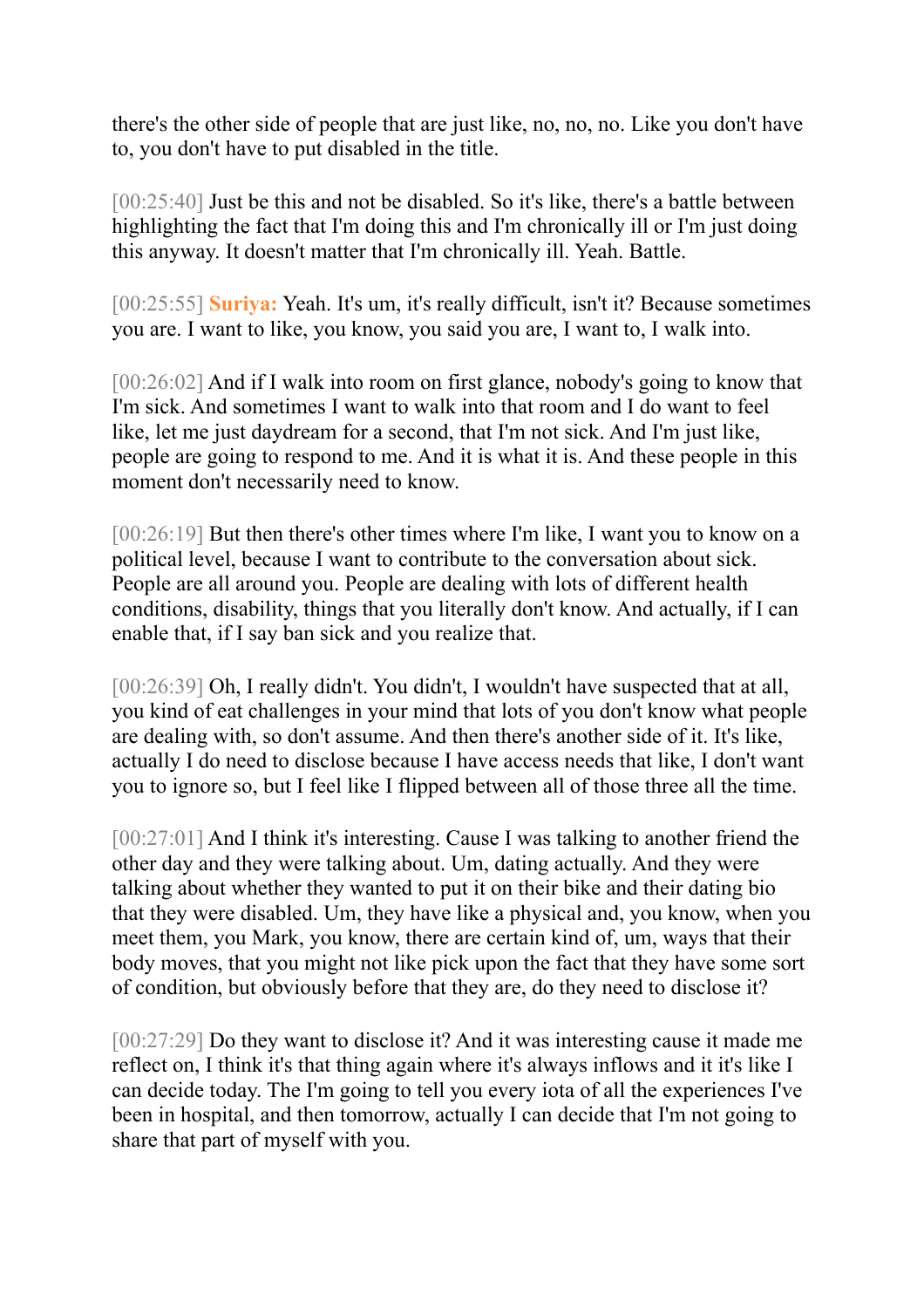[00:27:48] And I don't really want to, because I'm in a different place. Maybe I'm being more sensitive about it. Maybe I'm still working through certain things, but I do think, um, you know, I'm of the belief that. If you're living with a chronic illness, if you're living with a disability, you don't want to disclose it.

[00:28:05] And that's your thing. That's like your decision at the same time. I do question when it pops up in myself, how much of that is important by denial? How much of that is informed by shame? How much of that is informed by stigma that I've internalized. So unpicking those things. It's like, if it's genuinely, like, I just don't want nobody to know my business, but I mean, that's one thing, but if it's like, oh, I feel like they are going to.

[00:28:30] Judge me. I feel like it. So basically I think it's a lifelong journey of like

[00:28:35] **Jenica:** per situation, every situation, every kind of encounter how, how it's going to be. I feel like up until the age of 25, for me, it was like, Oh, this is the secret. Oh, everybody doesn't need to know if I don't tell them, they won't know.

[00:28:56] She want to be at that TikTok. Who's gonna know. No one's gonna know. No one's gonna know. And then like, you know, I end up in hospital or one time it was, I was at work and ended up going into a crisis and I collapsed and everyone's like, what? So. I, I feel like sometimes in some spaces it's important, but I also think it's down to the individual as well.

[00:29:21] Um, I like to, I think I'm more of a share now. And like you said, on picking the reasons why I may go into a space or be in a situation where I think I don't want them to know and being in my head and being like, okay, why not? Is it because of this? Is it because of. Is it, you know, but I really do feel like the only way, especially with sickle cell, because it's something that affects a lot, you know, majority of the black community.

[00:29:51] And it's something that people need to be aware of in order to not kind of continue the cycle. I have it in my head that Jen is important just to speak about it. Like, it doesn't matter that that's just for me and that, that condition, but there are times where sometimes I don't. Yeah, you sometimes, you know where the conversation's going to lead.

[00:30:15] To have this conversation.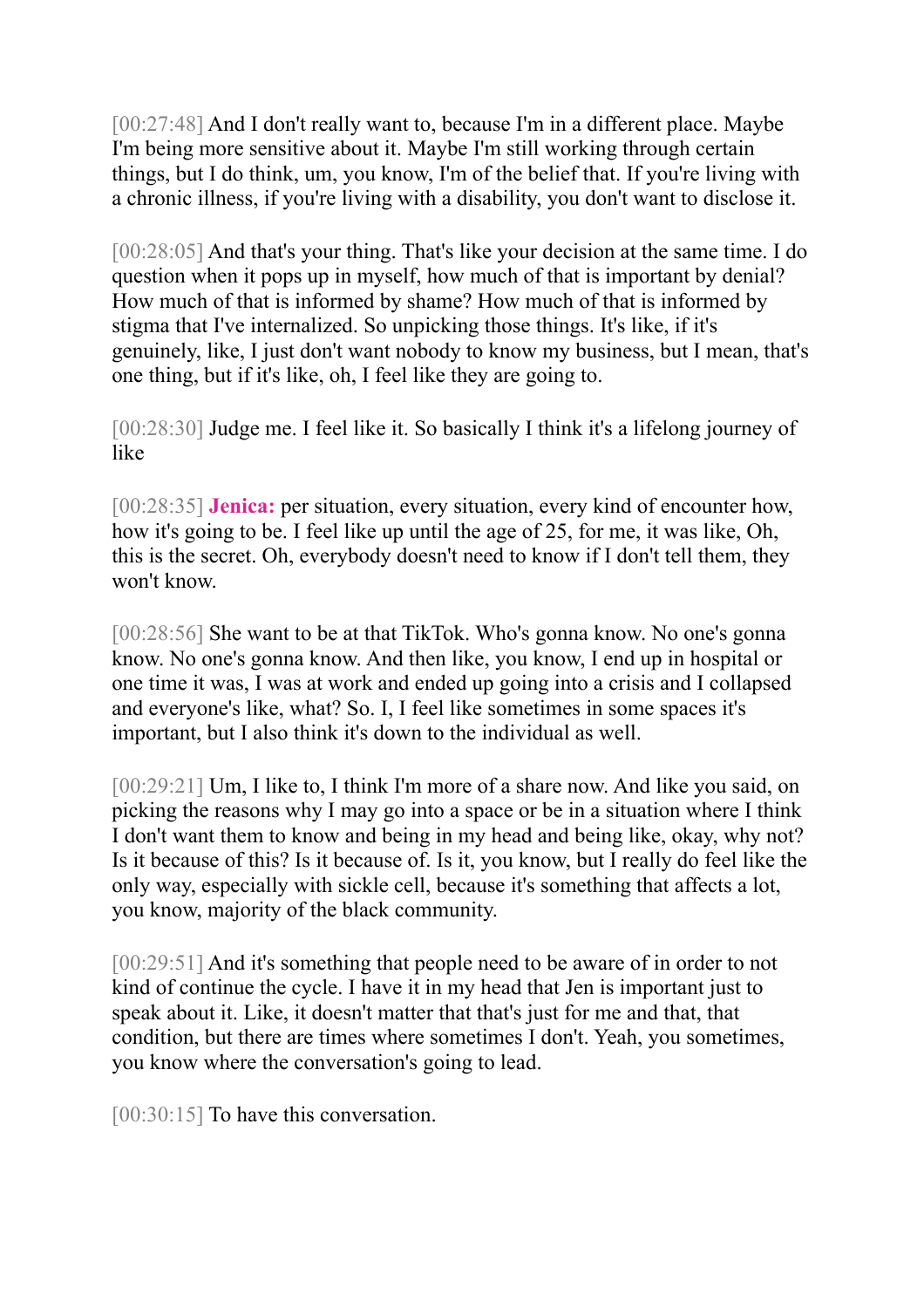[00:30:17] **Suriya:** She should leave me. Literally. I haven't got the energy to deal with. Oh my gosh. Look at these different you're like, okay, let me just pull up a presentation from my mind. All the things I know this sounds to me, like I just want to like, watch this show or like eat my piece of cake.

[00:30:40] **Jenica:** In peace, but the reason why I think I've gotten to that, that stage of always sharing is because sometimes it will then come up. And I think again, you know, people, oh my gosh, I didn't know. I'm my gosh. You never mentioned, oh my gosh, you didn't tell me, like, then it's also on me to have that responsibility of, you know, then you battle, we shouldn't have to, you know, all of that stuff.

[00:31:06] So, um, yeah, I think in. Paul sent some open, but yeah, that's the individual survey. We completely went off topic there, but

[00:31:14] **Suriya:** just to go off into like, honestly, the balance between how do you, you know, language, how do you talk about yourself? How to other people talk about you? I think it was so powerful in the community.

[00:31:26] I know that I've shades of people who are like, you know, like the chronic illness warriors has hashtag and it's like, for me, That's not okay. That one's not for me. I mean, it's up to me, but then again on pick your, my kind of judgment error areas of me or the shame areas of me, of like, w w why you bump, if somebody else needs to use that statement for themselves to empower themselves, then that's what they use.

[00:31:52] And you know what I mean, people will look at my, like you said, like Sickbabe and go, oh gosh, I wouldn't use that for me. That doesn't feel right. And like, at certain times, like, I've got a lot of power. That kind of hashtag warrior every, I don't like the, I don't like the, I don't tend to like battle terminology because you know, you can't win or lose synchronicity.

[00:32:12] You just, you just, it is what it is. You know what I mean? And I think feeds into this idea of like what you do. You can help it, you can change that and things that might less than certain things will also, you'll never know. Sometimes you will do everything right, and you'll still have a flare up. You'll still have a crisis.

[00:32:27] So I think it's important that people know. You know, there's, there's, there's sensitivity around that word, but you know, all the times when you're going through, you're either advocating for yourself with healthcare systems or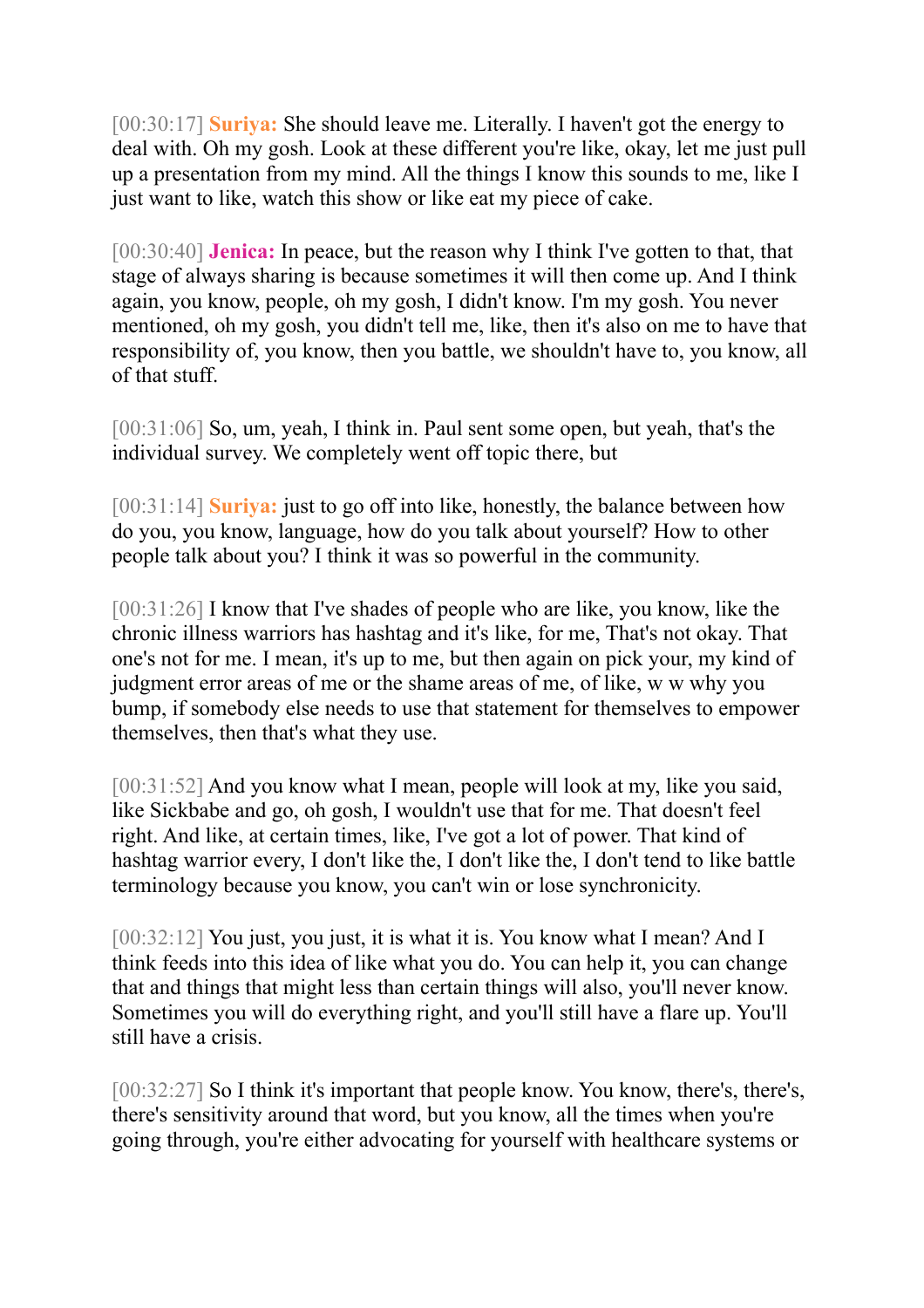you are trying to like celebrate yourself with, so it feels like about all some times.

[00:32:43] So actually that language might feel appropriate for certain people at that time. Um, but then other people find it really dehumanizing and then some people find, you know, for me, embracing disability has been a new thing that is like, Before, you know, it really was seen as something like you, you realize how much stigma is around that word.

[00:33:06] If it's seen as like you're less able or whatever people feel that. But then for me it was like, okay, but I feel like embracing out this moment is political. Statement like I need, you know, actually society has disabled me by the inaccessible ways that it is. And also I think that, like you said, the visual idea idea of who, what a disabled person is and who they look like.

[00:33:36] Can't just be as one type of idea. And especially for black women who often it's like. You've gotta be strong. You've got to hold it together. Do you know? I mean, so actually to be like, yeah, I am like, like disabled and I'm like, we can like parts of me. Don't really like show up my buddy. Doesn't always show up for me in the,

[00:34:00] **Jenica:** I hear that so much.

[00:34:02] I'm now at the stage where I just do you

[00:34:05] **Suriya:** know what? It's just

[00:34:07] **Jenica:** a word. This is how I have to think about it. This is a word. Society has used to describe someone. Who is like me, but like me is, is like, there's a whole syllabus. Do you know what I mean? There's a lot of a soul like me. Like you like somebody else who has sickle cell who probably has more, um, difficulties, mobility issues, then me that there's lots of different ones, but this is just the word.

[00:34:36] And again, it's just about, yeah. Okay. We can fight it to say, oh, you know, Disabled because I'm still able to do things and empowerment. And I get that. I hear it so loud and clear, but at the same time, it's about okay, if this is the word that you're going to pin on me, I'm going to then show you what this word looks like to me and to that person and for that person.

[00:34:58] So it's not just, you know, the painting of the wheelchair in the car park because I'm, I'm going to pull up and I'm going to step out of my car, but.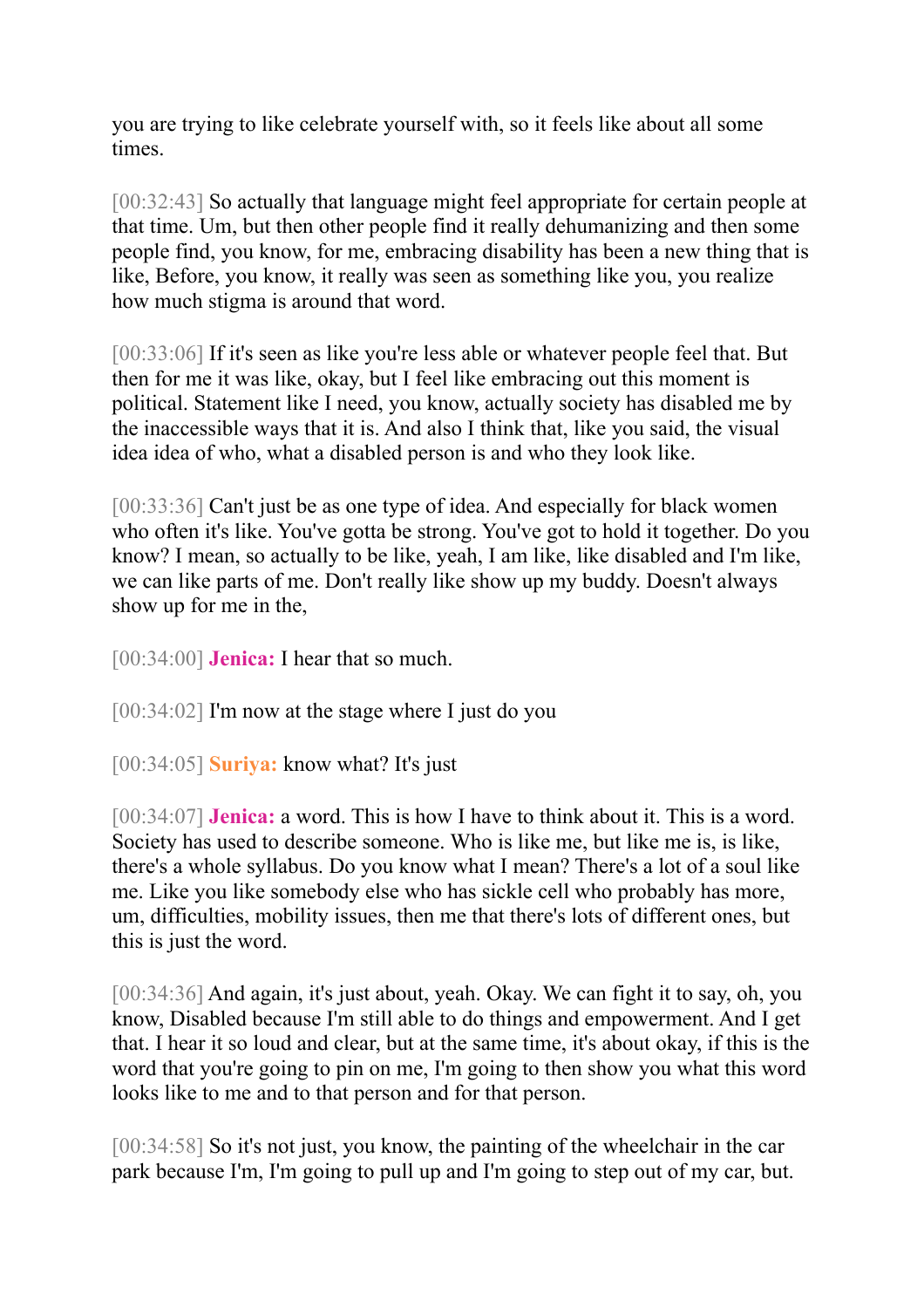By the time I've taken two steps, I'm out of breath. So I'm not parking all the way over there. You know what I mean? And this is what I look like. So the, this is my disabled, this is my version of disabled.

[00:35:19] So I'm taking your words and I'm showing you what it is to me or what, what, what I am, where I fit in that word. Yeah. And sometimes we just can't fight the system. We just got to kind of. I don't know, use it against them.

[00:35:35] **Suriya:** It's that thing it's like, we use language is redefining. And even like over the last few years, I found it really empowering when I've gone to places.

[00:35:43] Um, cause I've got like my little radar key, um, for the kind of accessible toilets and stuff. Cause sometimes, you know, my body goes into different places often and like when it, when I go to the places that have the light. Um, by John there, that's like, not all disabilities are visible. I'm like, you know, I don't, I'm not normally a person who's like moved by and saying things, but actually I didn't start getting, like, hadn't realized how much tension I was holding about a thing until I saw some thing that felt like this is relieving.

[00:36:15] That it's five relief. Yeah. It's relieving because I did actually have an experience once where I was in. And, uh, like what came out of a disabled toilet and this woman like literally shouted at me in front of everybody being like, you know, you need to leave that for people who really need it. And dah, dah, dah, dah, dah.

[00:36:31] And it really shook me because I think when you are living in your body and you're like, I'm tired, I'm in pain, I'm busy. So if I go into one of them cubicles, I might drop out and there's lots of things on need. I know, so one of the really needs to justify it to anyone. I was put that moment of like coming out, being like, I can't have just had been able to do what I need to do as a human media and not be in any kind of pain or, or worry, and then to step out and be like, yeah, It's like, wow.

[00:37:01] Like, that's really that, like, sometimes you forget in it, you know what I mean? You forget, you forget that you people can't see what you're dealing with. Um, so having those moments that if I walked out and then people see a little badge that says not every disability is visible, it's like, That really enables me to feel, um, safe in that moment.

[00:37:22] **Jenica:** Yes. Also what you're saying about sometimes you forget that they don't know, like if I'm feeling unwell, it's almost as if. I feel like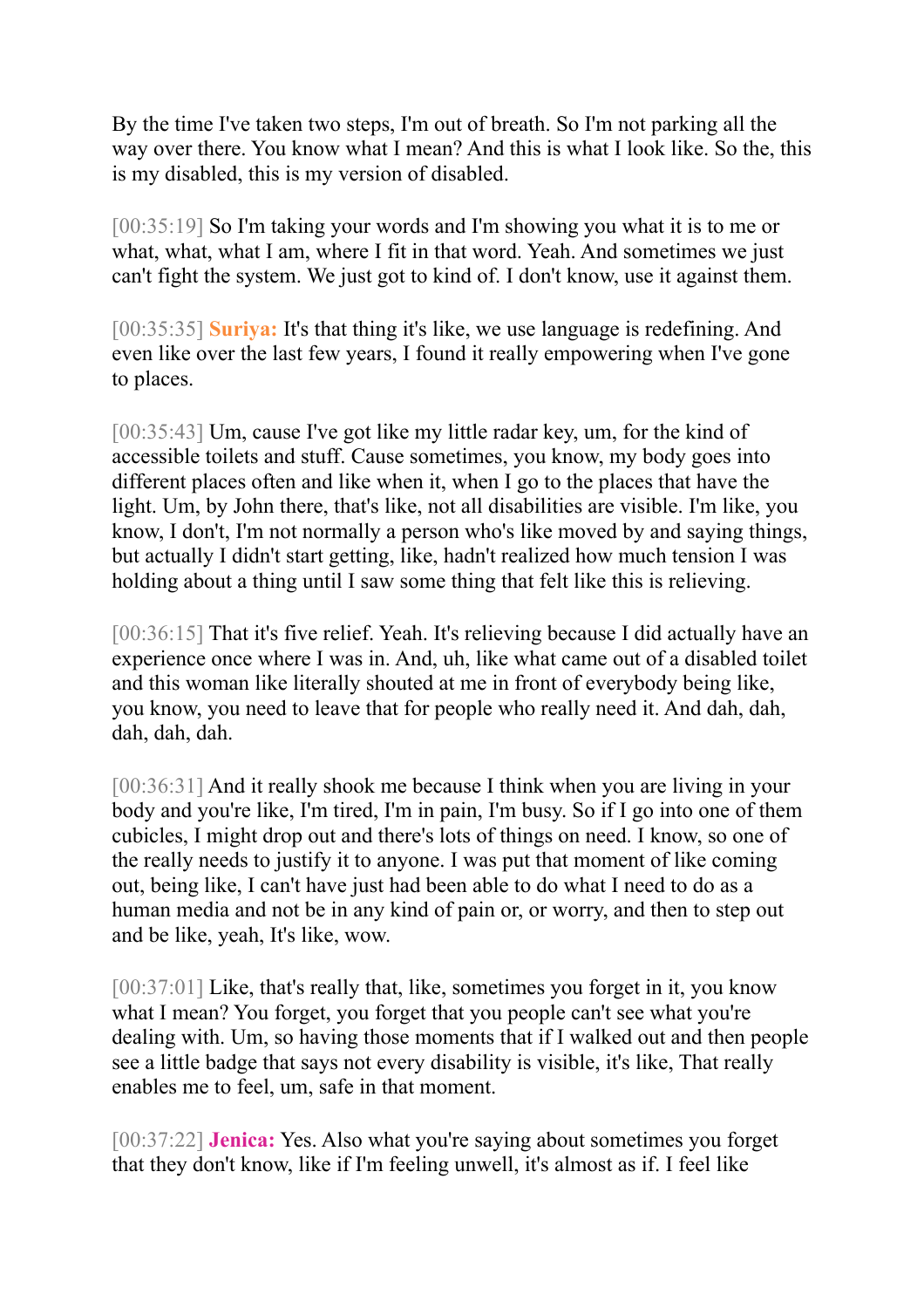everyone can, like, I feel because I feel so bad. I feel like they must, they must know. Or I just forget that actually I still look fine. No, don't I, and um, yeah, that's, that's crazy.

[00:37:45] I've had that been attacked as you come out again and you're just like, you're not even prepared. It's like, you wasn't even ready for the battle and

[00:37:55] **Suriya:** yeah. I mean, so I feel like in those moments, it reminds me why it's important that I speak out about my experiences, because I'm like, okay, You know, what if this means that in 10 years time, people are going to be so used to the idea of like people literally deal with so many different things that you have no idea about on them and the house industry as well.

[00:38:17] The way that capitalism is in is infiltrated every areas of our life. And the fact that the ones that you hear loads about, you know, competency on white supremacy, the wa the, the conditions that you hear loads about. It's not because those are the only ones that exist, or those are the only ones that are the most quote, unquote serious look like, like he said, sickle cell is, um, a kind of in the, the lack of awareness funding is largely impacted by the fact that it affects black people.

[00:38:46] So you know why, so we can't be, and actually Lee, even over the time of kind of meeting you and reading more about sickle cell, it's like, Well, how is this ever being seen as though it's like something? Cause when I grew up, when I was a child, it was like, people would say, oh yeah,

[00:39:09] but sickle cell. And I just literally thought, okay, it's just like, Like in anemia, that's the way the April's kind of phrased like, oh, they got to take a couple of tablets and they'll be fine. But like now learning about like the crisis and like you said, the life expectancy and these things, it's like, oh my gosh, like this kind of awareness is really been a victim to white supremacy.

[00:39:29] And capitalism in a way that I don't think people really, really deep.

[00:39:35] **Jenica:** No, not at all. Um, it's actually the most common genetic disorder in the UK. Um, and one of the most in the world, um, I think next to kind of like cystic fibrosis. So like sickle cell affects a lot of people, more people than any other kind of genetic condition.

[00:39:54] But again, like you said, largely underfunded. Largely just not spoken about or not given the platform to share or to speak about. And then the thing is for myself and, you know, I'm just going to say this because this is just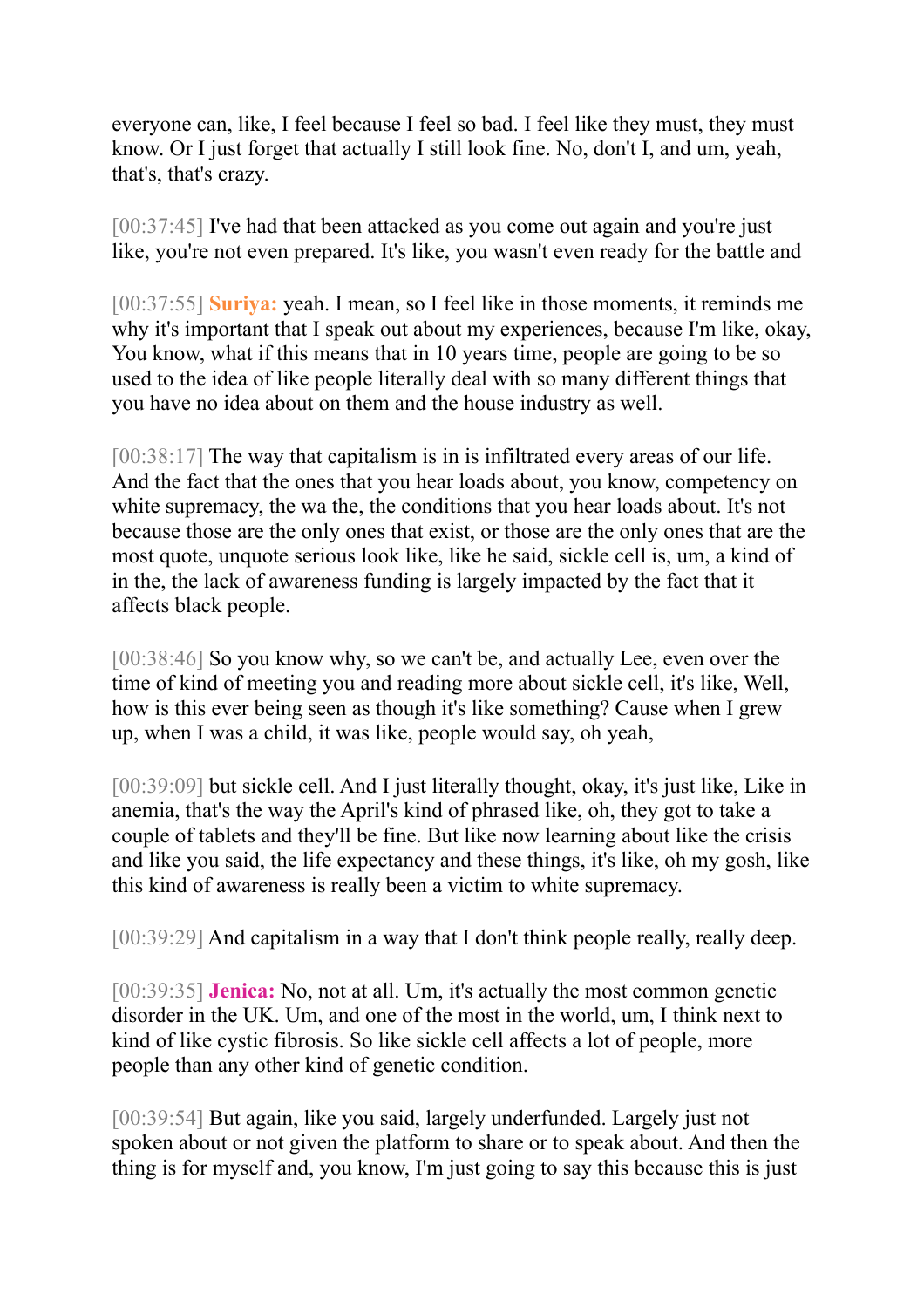like me and maybe the sickle cell community. I don't want you guys to be mad at me, but.

[00:40:17] 'cause I, I, I think a lot about, like I said, I, I don't know. I have this thing about thinking of others and things like that. So I know that where sickle cell sits, but then sometimes ranting about another condition. Like somebody else's disability or somebody else's chronic illness. I'm not necessarily feeling like it deserves any less attention than SQL cell does.

[00:40:41] Do you know what I mean? So it's not about taking away from something else to say, like, you know, well, this is worse than yours. It's just about also giving us that, that platform and that attention to say, Hey, this is just as bad or this also deserves just as much. Do you know what I mean? It's not a competition of who's worse and the who's is it's it's about.

[00:41:04] Shining the light on maybe those that need more attention or those that need it need it most. And I feel like, like politically there's, there's not enough being done like funding. It's sad when you look at the numbers compared to other conditions. Yeah. And also for me, and kind of, you know, we've secrets are largely affecting black people.

[00:41:29] It does affect white people, but then there's that whole. Sometimes, I feel like, you know, on one hand, where, where are the, where all the white people that have this condition, would you speak up more? Would that make a difference on the other hand? We always tend to have this thing about, you know, we need a white savior and then they come and save the day and then all the money and all the attention flows in.

[00:41:54] And I don't like that. There's so many different elements of, uh, yeah. It's a,

[00:42:10] **Suriya:** yeah, it just, it just, it just really kind of breaks my heart. When I hear more about like the medical racism that we experienced, the idea of like, you know, black people can take more pay and then obviously stick with solid. Largely is, well, it's not, it's not largely, but you ha you have crisis is also, excrutiatingly painful based just kind of like.

[00:42:28] Oh, what does that mean when you go into the hospital and try and try and get support. And I just think that, um, that you said when you, when you realize it's not like a competition of like, oh, we, you know, is this against that? But I think it's really interesting too, when you on pick, hang on, why do I know so much about this?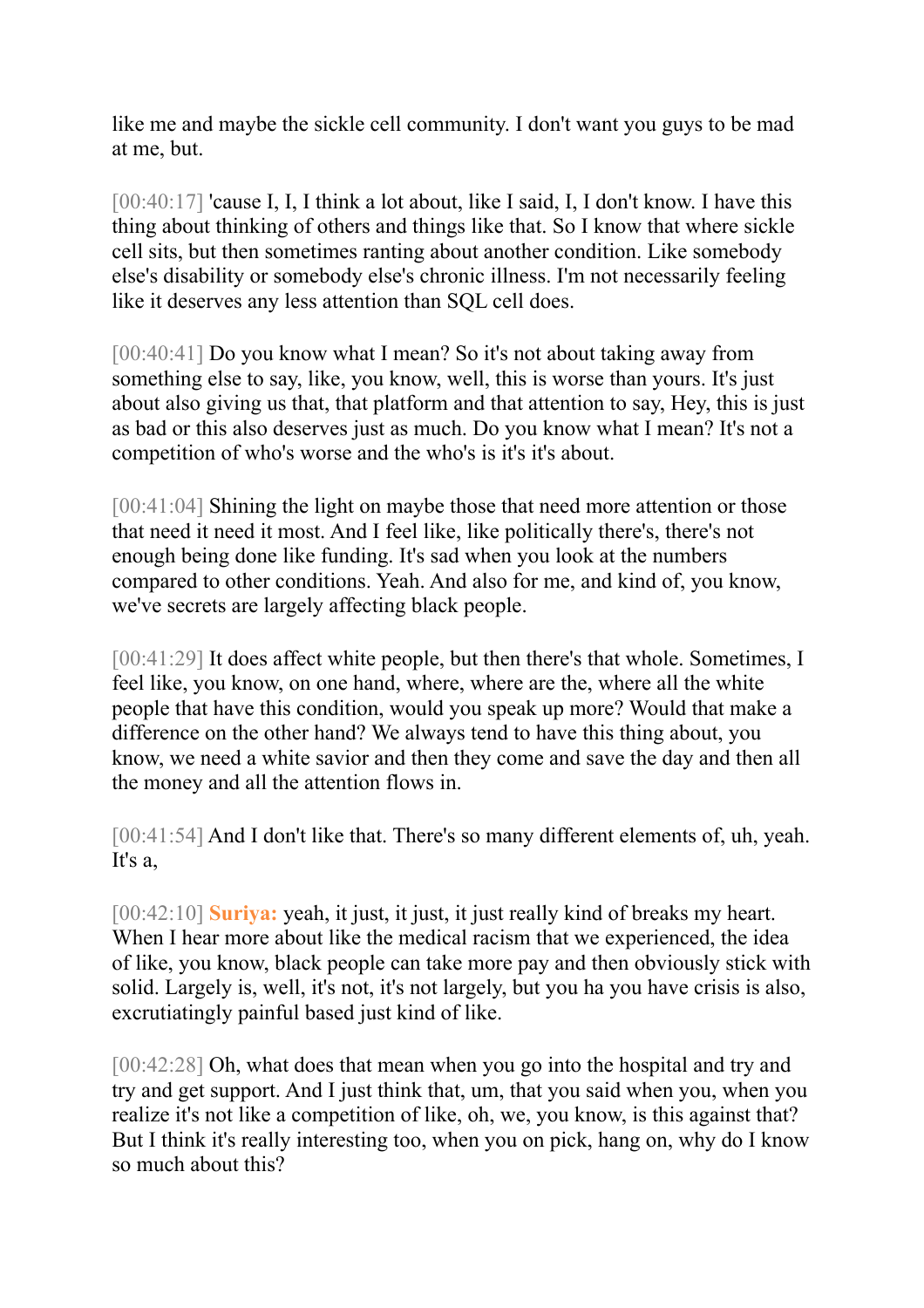[00:42:48] And I don't know about that. Or have the, I have these ideas about that, or where did that come from? Or what am I like, why am I thinking? And as somebody who is sick can experience like kind of a few different health conditions, it's really interesting experience in like one part of the hospital. And then you go to the other part of the hospital is, and I don't really think people really know about that political and economic side.

[00:43:16] How different aspects of health are focused on, which is, you know, it's, it's a, it's a really kind of a new thing that I've realized as I've got older. It's like, it's not like if you're sick, we're all having the, in an equal experience really there's inequalities. Even within the marginalized communities

[00:43:32] **Jenica:** at all.

[00:43:33] It's not, there's, there's, there's just no equality at all. And it's the same as I feel like sometimes. We forget, or we expect that in certain industries, everybody will be treated as equals. So, okay. It may be different in the workplace or it may be like this, but you know, the healthcare is a health care and everyone has to be treated the same and everyone has to be treated equal, but no, the, the inequalities in health care in terms of not only patient care, but also, um, you know, Funding, um, in terms of the wards and what that looks like, or how things are just down to the minute details of like, Decorations and pictures or the field of certain things.

[00:44:23] **Suriya:** I'm just saying like, what's finally talk about this. He goes, so how come you guys have got so many pictures and my

[00:44:31] **Jenica:** earnings

[00:44:32] **Suriya:** and this, and yeah. And like the way that people talk to you in certain areas is very, very different to you go over to other areas. It's like, oh, there's one little plastic chair and some sticky magazines.

[00:44:45] I mean, not anymore because of COVID. But do you know what I mean? Like,

[00:44:52] thank you so much for everything that you've shared today has been. So, um, Insightful and, uh, just beautiful reminders of things that Sickbabe need to hear. But everybody also, like you said, needs to remember that, like we, you know, we're, we're here and like try and reflect on the here and now. Um, So, yeah.